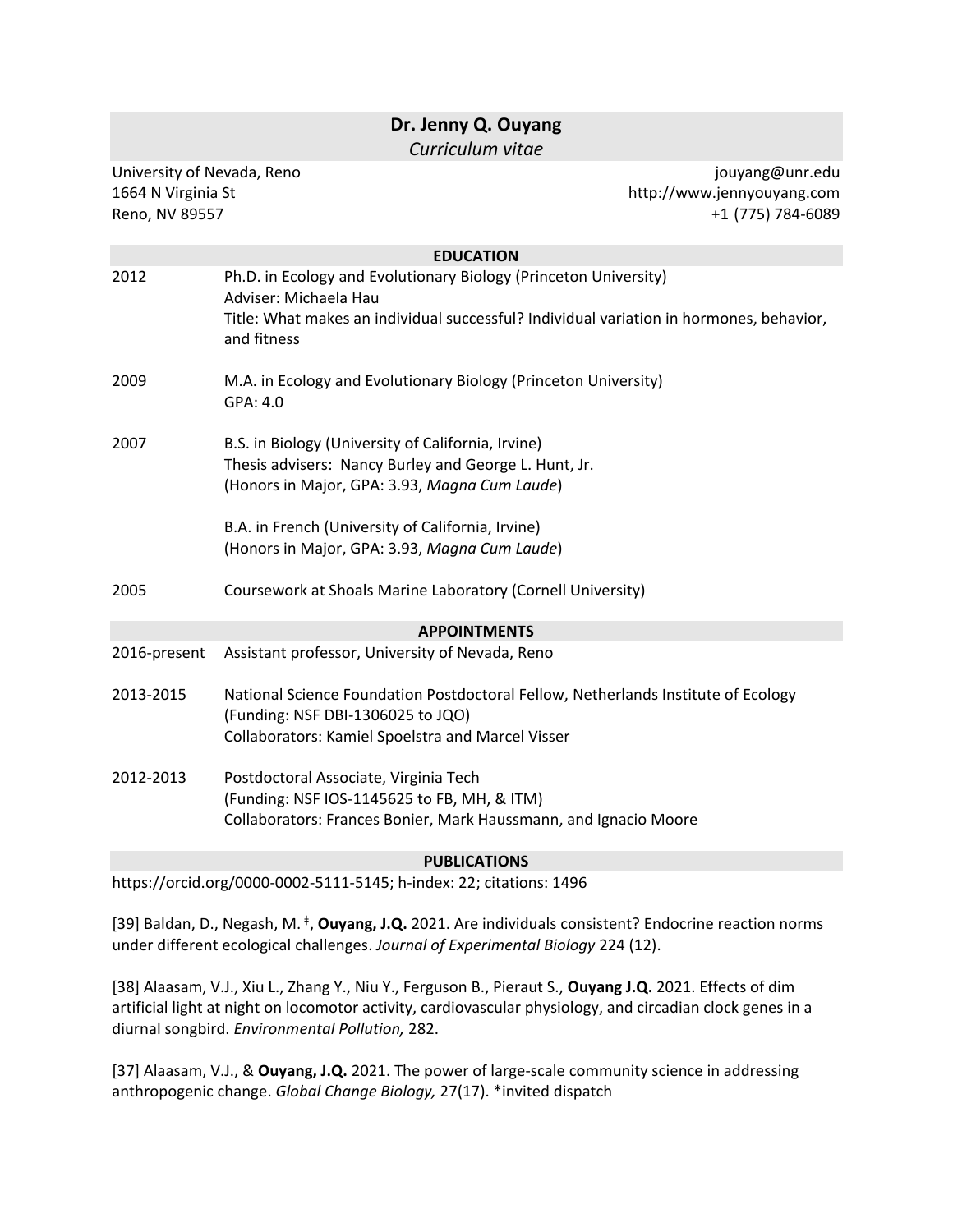[36] Heppner, J. J., & **Ouyang, J. Q.** 2021. Incubation behavior differences in urban and rural house wrens, *Troglodytes aedon*. *Frontiers in Ecology and Evolution*, 9(89).

[35] **Ouyang, J. Q.,** Macaballug, P. ǂ, Chen, H.ǂ, Hodach, Kǂ., Tang, S. ǂ, & Francis, J. S. 2021. Infrared thermography is an effective, noninvasive measure of HPA activation. *Stress*, 1-6.

### *Fall 2021: Maternity leave*

[34] Grant, A. R., Baldan, D., Kimball, M. G., Malisch, J. L., & **Ouyang, J. Q.** 2020. Across time and space: Hormonal variation across temporal and spatial scales in relation to nesting success. *General and Comparative Endocrinology*, 292, 113462.

[33] Baldan, D., & **Ouyang, J. Q.** 2020. Urban resources limit pair coordination over offspring provisioning. *Scientific Reports*, 10(1), 15888.

[32] Vagasi, C., Tóth, Z., Pénzes, J., Pap, P. L., **Ouyang, J. Q.,** & Lendvai, Á. Z. 2020. The Relationship between Hormones, Glucose and Oxidative Damage is Condition- and Stress-dependent in a Free-living Passerine Bird. *Physiological and Biochemical Zoology*.

[31] Zhou, Y., Chen, A., **Ouyang, J. Q.,** Liu, Y., Zheng, A., Yang, Z., Lu, C. 2020. Comparing community birdwatching and professional bird monitoring with implications for avian diversity research: a case study of Suzhou, China. *Avian Research*, 11(1), 19.

[30] Injaian, A. S., Francis, C. D., **Ouyang, J.Q.,** Dominoni, D. M., Donald, J. W.\*, Fuxjager, M. Goymann, W.\*, Hau, M.\*, Husak, J.F.\*, Johnson, M.A.\*, Kircher, B.K.\*. Knapp, R.\*, Martin, L.B.\*, Vitousek, M.N. 2020. Baseline and stress-induced corticosterone levels across birds and reptiles do not reflect urbanization levels. *Conservation Physiology*, 8

\*Authors in alphabetical order

[29] **Ouyang J.Q.,** Baldan, D., Munguia, C.<sup>‡</sup>, & Davies, S. 2019. Genetic inheritance and environment determine endocrine plasticity to urban living. *Proceedings of the Royal Society B: Biological Sciences*, 286, 1908.

*Media***:** *Discovery News, Science News*

### *Fall 2019: Maternity leave*

[28] **Ouyang, J.Q.,** Isakkson, C., Schmidt, C., Hutton, P., Bonier, F., Dominoni, D. 2018. A new framework for urban ecology: An integration of ultimate and proximate responses to anthropogenic change. *Integrative and Comparative Biology* 58, 915-928.

[27] Toth, Z., **Ouyang, J.Q.,** Lendvai, A. 2018. Exploring the mechanistic link between corticosterone and insulin-like growth factor-1 in a wild passerine bird. *PeerJ* 6, e5936.

[26] Alaasam, V.J., Duncan, R., Casagrande, S., Davies, S., Sidher, A., Seymoure, B., Shen, Y., Zhang, Y. & **Ouyang, J.Q.** 2018. Light at night disrupts nocturnal rest and elevates glucocorticoids at cool color temperatures. *Journal of Experimental Zoology Part A: Ecological and Integrative Physiology* 0.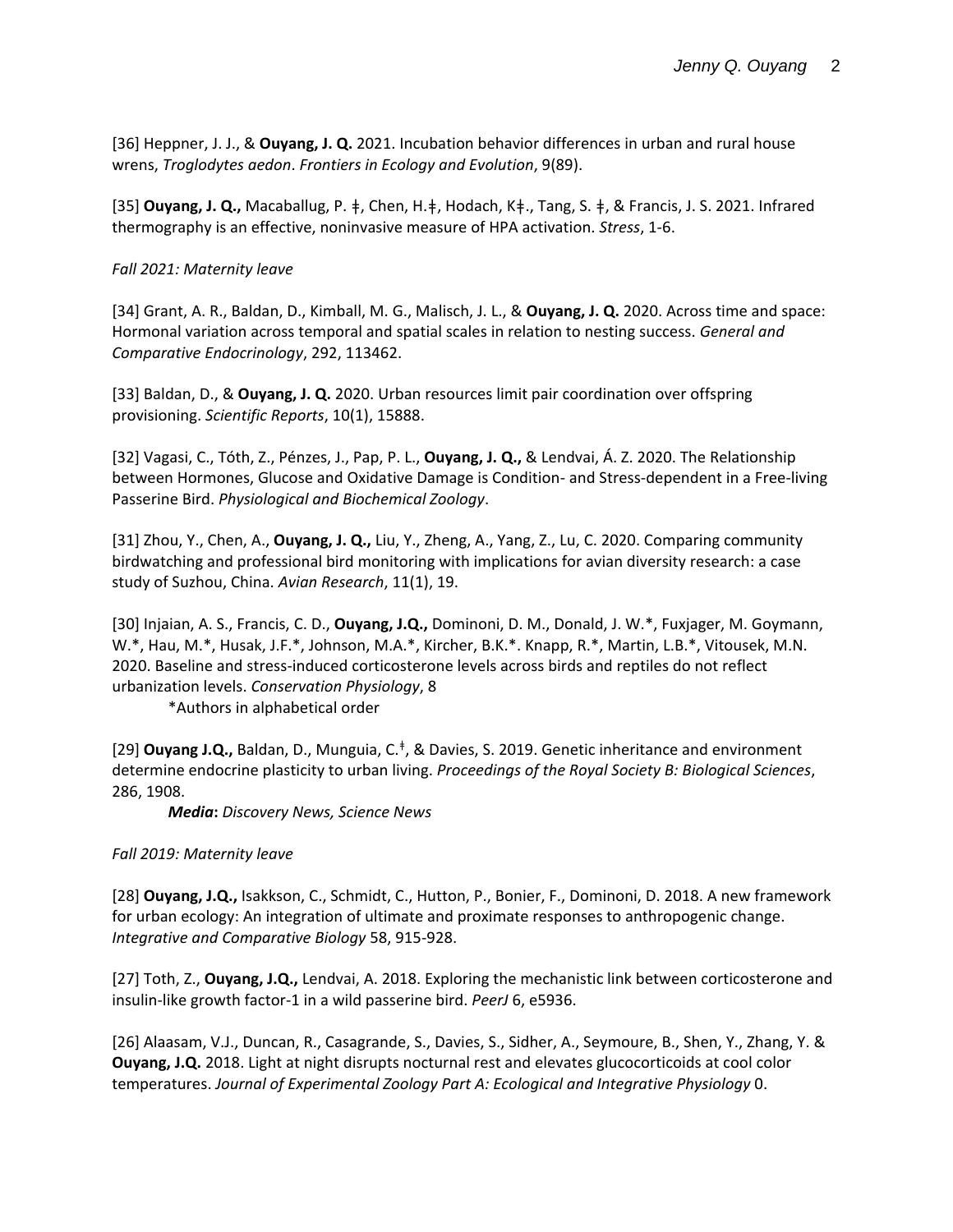[25] Jong, M., Lamers Koosje, P., Eugster, M., **Ouyang, J.Q**., Da Silva, A., Mateman, A.C., Grunsven Roy, H.A., Visser Marcel, E. & Spoelstra, K. 2018. Effects of experimental light at night on extra-pair paternity in a songbird. *Journal of Experimental Zoology Part A: Ecological and Integrative Physiology* 0.

[24] **Ouyang, J.Q.,** Davies, S. & Dominoni, D. 2018. Hormonally mediated effects of artificial light at night on behavior and fitness: linking endocrine mechanisms with function. *The Journal of Experimental Biology* 221.

[23] Davies, S, Haddad, N. <sup>ǂ</sup> , **Ouyang, JQ.** 2017. Stressful city sounds: glucocorticoid responses to experimental traffic noise are environmentally-dependent. *Biology letters. Media***:** NPR, KUNR News, *Science News*

[22] **Ouyang JQ,** de Jong M, van Grunsven RHA, Matson KD, Haussmann MF, Meerlo P, Visser ME, Spoelstra K. 2017. What type of rigorous experiments are needed to investigate the impact of artificial light at night on individuals and populations? *Global Change Biology.*

[21] **Ouyang JQ,** de Jong M, van Grunsven RHA, Matson KD, Haussmann MF, Meerlo P, Visser ME, Spoelstra K. 2017. Restless roosts: Light pollution affects behavior, sleep, and physiology in a free-living songbird. *Global Change Biology.*

*Media***:** *Frontiers in Ecology and Evolution Press* interview, front page of magazine

[20] Welbers AAMH, van Dis NE, Kolvoort AM, **Ouyang JQ,** Visser ME, Spoelstra K, Dominoni DM. 2017. Artificial Light at Night Reduces Daily Energy Expenditure in Breeding Great Tits (Parus major). *Frontiers in Ecology and Evolution* 5(55).

[19] de Jong, M., **Ouyang, J.Q**., van Grunsven, R.H.A., Visser, M.E., Spoelstra, K. 2016. Do wild great tits avoid exposure to light at night? *PLoS ONE* 11(6): e0157357.

[18] Dakin R., **Ouyang J.Q.**, Lendvai Á.Z., Haussmann M.F., Moore I.T., Bonier F. 2016. Weather matters: begging calls are temperature- and size-dependent signals of offspring state. *Behaviour* 153(8):871-896.

[17] **Ouyang, J.Q.\*,** Lendvai, Á.Z.\*, Moore I.T., Bonier F., Haussmann, M.H. 2016. Do hormones, telomere lengths, and oxidative stress form an integrated phenotype? A case study in free-living tree swallows. *Integrative and Comparative Biology.* 56(2):138-145. \*authors contributed equally, shared first-authorship

[16] Hau, M., Casagrande, S., **Ouyang, J.Q.,** Baugh, A.T. 2016. Glucocorticoid-mediated phenotypes in vertebrates: multilevel variation and evolution. *Advances in the Study of Behavior* 48: 41-115.

[15] de Jong M., Jeninga L., **Ouyang J.Q**., van Oers K., Spoelstra K., Visser M.E. 2016. Dose-dependent responses of avian daily rhythms to artificial light at night. *Physiology & Behavior* 155: 172-179.

[14] Dakin, R., Lendvai, A.Z., **Ouyang, J.Q.,** Moore, I.T., Bonier, F. 2016. Plumage colour is associated with partner parental care in mutually ornamented tree swallows. *Animal Behaviour* 111: 111-118.

[13] **Ouyang, J.Q,\*** Lendvai, Á.Z.\*, Dakin, R., Domalik, A.D.<sup>‡</sup>, Fasanello, V.J.<sup>‡</sup>, Vassallo, B.G. <sup>‡</sup>, Haussmann, M.F., Moore, I.T., & Bonier, F. 2015. Weathering the storm: parental effort and stress hormones predict brood survival. *BMC Evolutionary Biology* 15: 219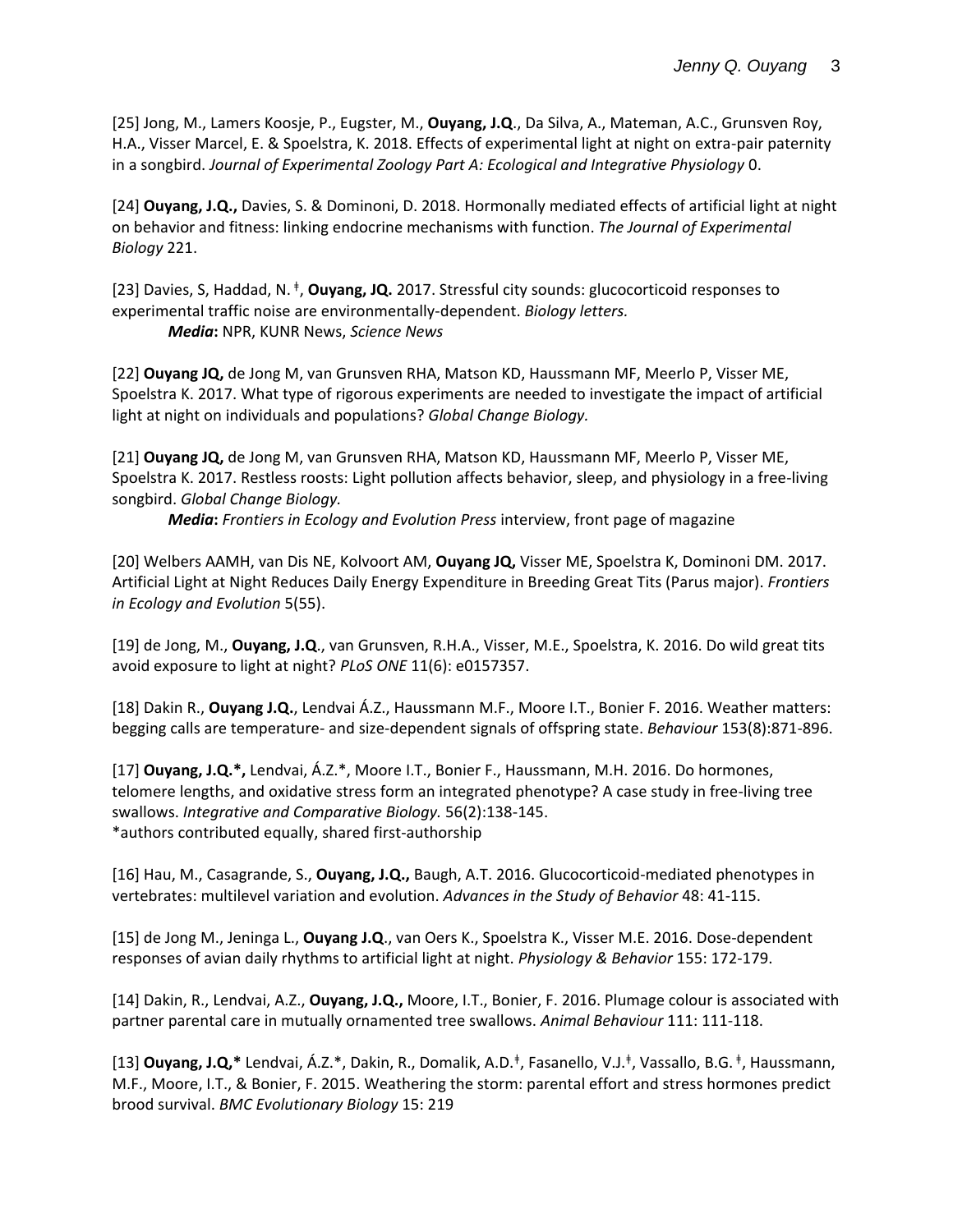\*authors contributed equally, shared first-authorship

[12] **Ouyang, J.Q.,** de Jong, M., Hau, M., Visser, M.E., van Grunsven, R.H.A. & Spoelstra, K. 2015. Stressful colours: corticosterone concentrations in a free-living songbird vary with the spectral composition of experimental illumination. *Biology Letters* 11 Press coverage: *The Guardian*

**Key teaching text** at the University of Liverpool

[11] Lendvai, Á.Z., Akçay, Ç., **Ouyang, J.Q.,** Dakin, R., St. John, P.S., Stanback, M., Moore, I.T., and Bonier, F. 2015. Analysis of the optimal duration of behavioral observations on an automated continuous monitoring system in tree swallows (*Tachycineta bicolor*): is one hour good enough? *PLoS One*, 9, e110564

[10] de Jong, M., **Ouyang, J.Q.,** Silva, A. van Grunsven, R.H.A., Kempenaers, B., Visser, M.E., & Spoelstra, K. 2015. Nocturnal illumination of habitat: altered life-history decisions and effects on fitness in wild birds. *Philosophical Transactions of the Royal Society B: Biological Sciences* 370.

[9] **Ouyang, J.Q.,** van Oers, K., Quetting, M., & Hau, M. 2014. Becoming more like your mate: hormonal similarity reduces divorce rates in a wild songbird. *Animal Behavior* 98, 87-93. *Media: Discovery News, BBC, IFLoveScience article*

[8] Lendvai, A.Z.\* **Ouyang, J.Q.\*,** Schoenle, L.A., Fasanello, V.J.<sup>ǂ</sup> , Haussmann, M.F., Moore, I.T., & Bonier, F. 2014. Experimental food restriction reveals individual differences in corticosterone reaction norms with no oxidative costs. *PLoS One* 9, e110564. \*authors contributed equally, shared first-authorship

[7] **Ouyang, J.Q.,** Sharp, P., Quetting, M. & Hau, M. 2013. Endocrine phenotype, reproductive success and survival in the great tit, *Parus major*. *Journal of Evolutionary Biology* 26: 1988-98.

[6] **Ouyang, J.Q.,** Muturi, M.<sup>‡</sup>, Quetting, M. & Hau, M. 2013. Small increases in corticosterone before the breeding season increase parental investment but not fitness in a wild passerine bird. *Hormones and Behavior* 63: 776-781.

[5] **Ouyang, J.Q**., Quetting, M., Hau, M. 2012. Corticosterone and brood abandonment in a passerine bird. *Animal Behaviour:* 84, 261-268. *Media: Discovery News*

[4] **Ouyang, J.Q.,** Hau, M., Bonier, F. 2011. Within seasons and among years: when are corticosterone levels repeatable? *Hormones and behavior:* 60, 559-564.

[3] **Ouyang, J. Q.,** Sharp, P. J., Dawson, A., Quetting, M., Hau, M. 2011. Hormone levels predict individual differences in reproductive success in a passerine bird. *Proceedings of the Royal Society B: Biological Sciences* 278: 2537-2545.

*Media: Science Daily, Cell News, e! Science News, The Daily Princetonian*

[2] Cordoba-Cordoba, S., **Ouyang, J.Q.**, Hauck, S. J. Nesting preferences and population estimates of a new Black Noddy (*Anous minutus*) breeding colony on One Tree Island, Great Barrier Reef., *Marine Ornithology* 38: 79–84.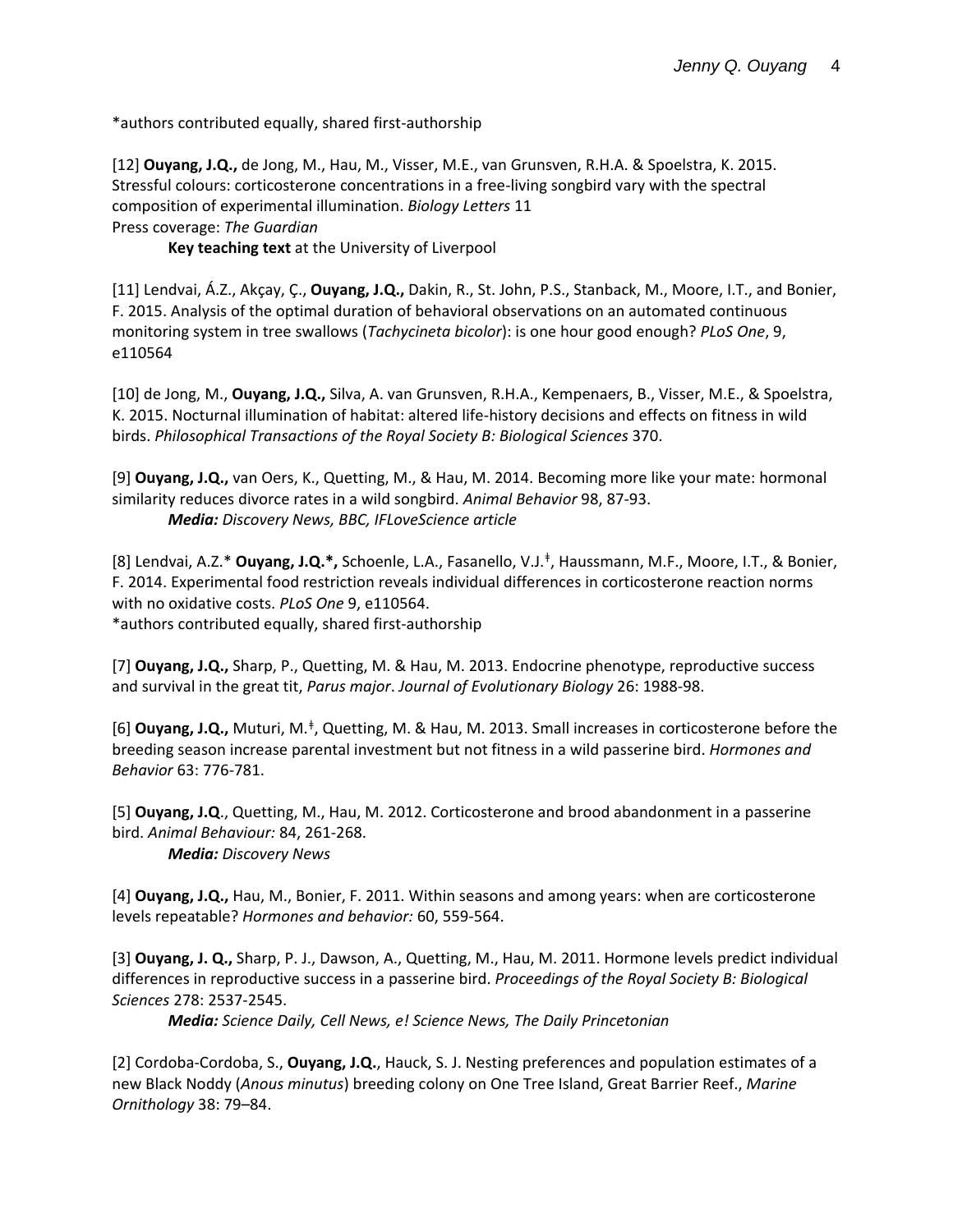### **Book Chapters**

[1] **Ouyang, J.Q.,** 2018. Endocrine control of reproduction in birds, In *Encyclopedia of Reproduction*. M. Skinner and P. Swanson eds. Elsevier.

### **In review**

von Holdt, B., Kartzinel, R.K., van Oers, K. Verhoeven, K.J.F., **Ouyang, J.Q.** Reorganization of molecular networks associated with DNA methylation and changes in the rearing environments of the house wren (*Troglodytes aedon*). Resubmitted to *Molecular Ecology*

White, J.H., Heppner, J.J., **Ouyang, J.Q.** Increased lead and glucocorticoid concentrations reduce reproductive success in House Sparrows along an urban gradient. Resubmitted to *Ecological Applications*

Lendvai, A.Z., & **Ouyang, J.Q.** Hormonal plasticity to food restriction is heritable. In review at *Evolution*

Other **Ouyang, J. Q**. 2005. Diets of adult and chick western gulls on Santa Barbara Island. *Journal of Undergraduate Research in the Biological Sciences* 35: 703-714.

<sup>ǂ</sup>Denotes undergraduate collaborator

|           |           | <b>RESEARCH GRANTS AND FELLOWSHIPS</b>                                                                                |
|-----------|-----------|-----------------------------------------------------------------------------------------------------------------------|
| 2019-2022 | \$431,567 | NIH R15ES030548 Circadian disruption and consequences of light<br>pollution (PI)                                      |
| 2017-2019 | \$160,430 | NSF OIA-1738594 Mechanisms underlying transgenerational inheritance<br>of the stress phenotype (PI)                   |
| 2017-2019 | \$420,000 | NIH P20 GM103650 Neurosensory function in response to artificial light<br>at night (Project leader, PI: Mike Webster) |
| 2014      | €150,000  | Hungarian Scientific Research Fund OTKA Fountain of youth: insulin<br>regulatory mechanisms (Co-PI; PI: Ádám Lendvai) |
| 2013      | \$151,416 | National Science Foundation Postdoctoral Research Fellowship in<br>Biology (DBI-1306025)                              |
| 2007-2012 | \$90,000  | National Science Foundation Graduate Research Fellowship<br>Program (DGE-0646086)                                     |
| 2011      | \$1,200   | Frank M. Chapman Memorial Grant                                                                                       |
| 2011      | \$1,000   | Society for Integrative and Comparative Biology Grant-in-Aid of<br>Research                                           |
| 2009      | \$2,000   | Princeton University Summer Research Grant                                                                            |
| 2008      | \$1,000   | Sigma Xi Grant-in-Aid of Research                                                                                     |
| 2007      | \$68,000  | Princeton First Year Graduate Fellowship                                                                              |
| 2003-2007 | \$36,000  | Universities of California, Regent's Scholar                                                                          |
| 2006      | \$14,000  | Barry M. Goldwater Fellowship                                                                                         |

#### **TEACHING QUALIFICATIONS AND EXPERIENCE**

*Courses taught:*

Instructor, University of Nevada, Reno (BIO 316 Comparative Animal Physiology, spring 2017, fall 2017, 2018, 2020)

Instructor, University of Nevada, Reno (BIO 414 Endocrinology, fall 2020)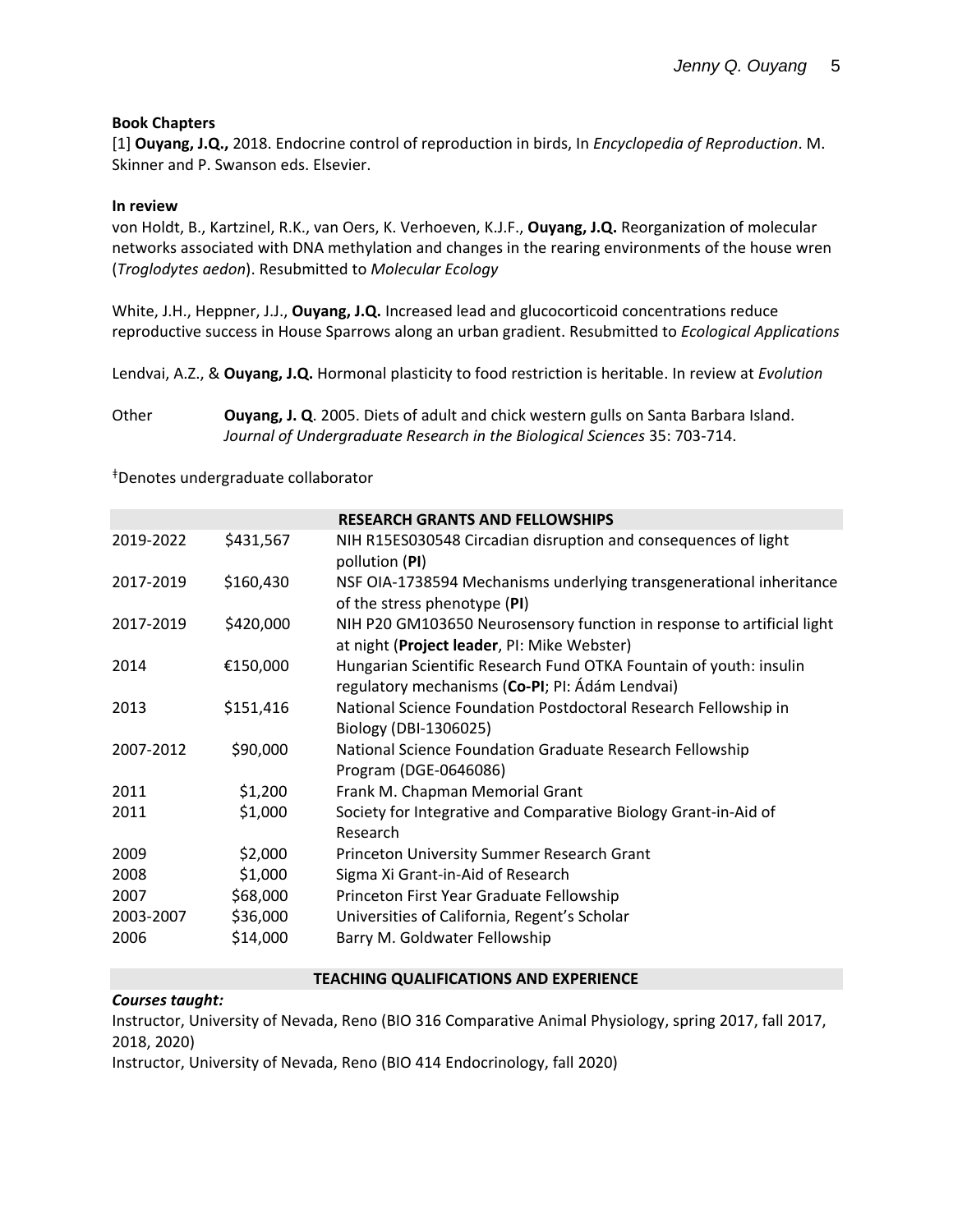# *Professional Training Course for early graduate students:*

From 2018-current, I co-organize a seminar series called "How to Science". This series is focused on professional development for graduate students (early). We met with department graduate students (EECB, INP) biweekly to discuss topics such as time management, preparing papers, grants and manuscripts, communication with PIs, self-assessment and self-pedagogy.

Assistant Instructor, 2010, Princeton University (EEB 327, Evolution of the Immune System) Assistant Instructor, 2008, Princeton University (EEB 211 Introductory Biology Lab) As an assistant instructor at Princeton, I gave lectures and oversaw student projects. I designed and coordinated the discussion sessions and guided final student papers, including instruction on statistical analysis.

Teaching Assistant, 2005, UC Irvine (E106 Evolutionary Processes) As a teaching assistant at UC Irvine, I led discussion sessions and tutored students.

# *Invited guest lectures:*

| <b>Fall 2013</b> | Virginia Tech (Animal Physiology) – eight weeks              |
|------------------|--------------------------------------------------------------|
| Spring 2012      | Princeton University (Comparative Physiology) – two lectures |

# *Qualifications:*

Completed "Teaching Transcript" Pedagogy Program, McGraw Center, Princeton University (2007-2012) Attended teaching orientation & pedagogy programs, served as teaching assistant & received feedback, developed teaching statement & course syllabus

### *Teaching awards:*

| 2018       | Nominated, Paul and Judy Bible University Teaching Excellence Award   |
|------------|-----------------------------------------------------------------------|
| 2017, 2019 | Awarded Westfall Scholar Mentor award from University of Nevada, Reno |
|            | I was a mentor for Westfall awardees, Jeanette Liou and Edgar Lopez   |
| 2008       | Teaching Service Award (K-12 education), Princeton University         |
| 2007       | Language Teaching Award, UC Irvine                                    |

### **STUDENT AND POSTDOC MENTORING**

Since arrival at UNR in 2016, I have supervised 34 undergraduate students (10 with honors theses, 7 with co-authored publications). Currently, I supervise 4 graduate students and 9 undergraduates.

### *Graduate students*

| 2021-present | Ivan Celso Provinciato, Urbanization and timing of breeding. Dean's Merit           |  |
|--------------|-------------------------------------------------------------------------------------|--|
|              | Fellowship. PhD, EECB                                                               |  |
| 2020-present | Cassandra Hui, Neurosensory and circadian disruptions due to light pollution.       |  |
|              | PhD, Integrative neuroscience                                                       |  |
| 2018-present | Jennifer Heppner, Urbanization and maternity effects. PhD, EECB                     |  |
| 2017-present | Valentina Alaasam. Effects of artificial light at night on behavior and physiology. |  |
|              | PhD, EECB (awarded NSF GRFP)                                                        |  |
| 2017-2019    | Avery Grant. Physiological control of facultative altitudinal migration. MSc        |  |
|              | Biology. 2019. Now a PhD student in EECB, UNR.                                      |  |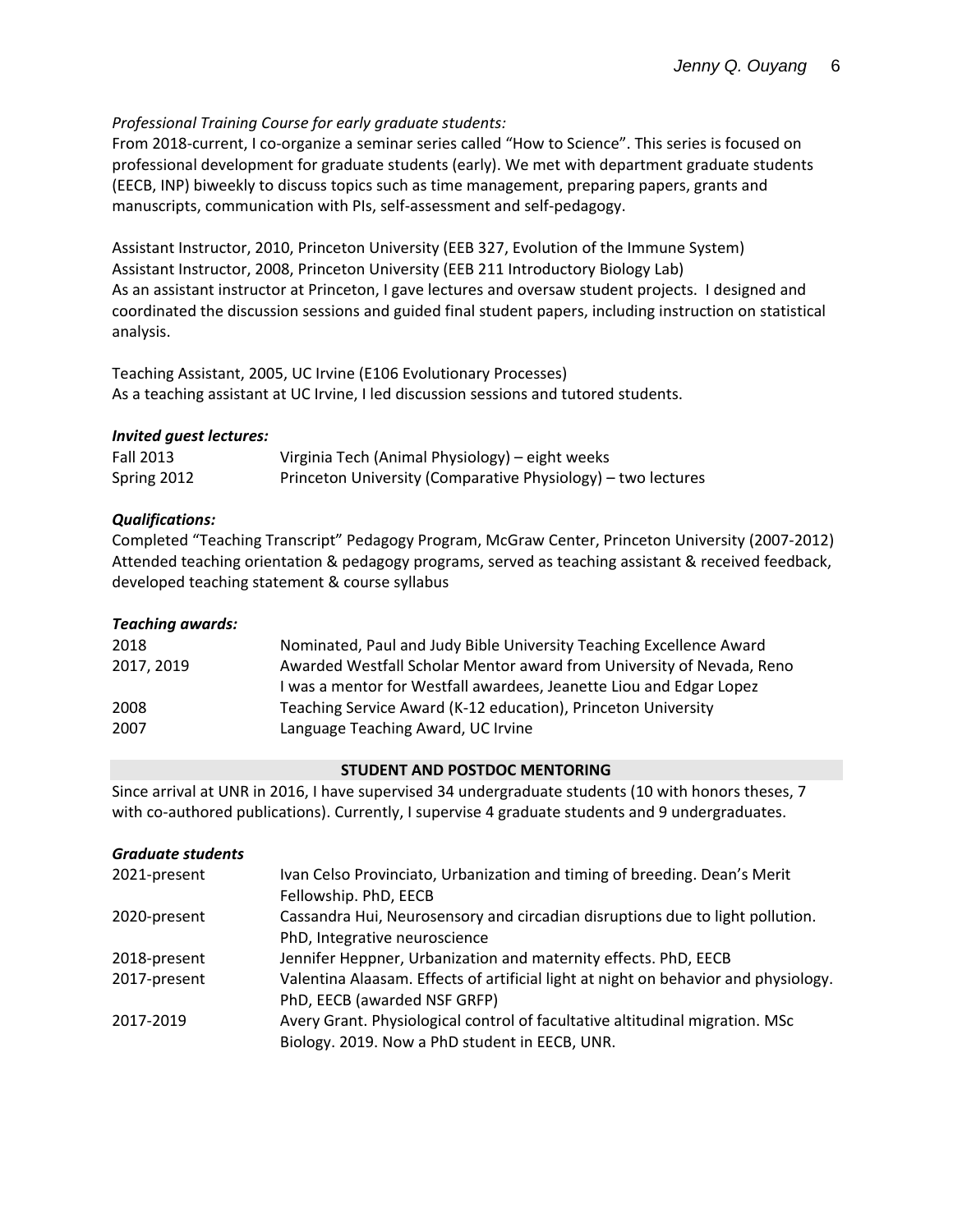I am serving (or have served) as a committee member for the following graduate students at UNR and other universities (N=8):

- Alexa Lindaeur (Biology MSc awarded, 2016-2018)
- Aman Kohli (Biology MSc awarded, 2017-2019)
- Zachery Forsburg (PhD awarded, Texas State University, 2016-2020)
- Ivana Ilic (INS MSc student, 2019-2021)
- Angela Pitera (EECB PhD student, 2016-present)
- Tessa Behnke (EECB PhD student, 2017-present)
- Alison Agneray (EECB PhD student, 2017-present)
- Ben Sonnenberg (EECB PhD student, 2018-present)
- Lauren Benedict (EECB PhD student, 2019-present)
- Akhila Gopal (EECB PhD student, 2020-present)
- Guillermo Costoya (EECB PhD student, 2021-present)
- Kevin Pham (PhD student, University of Auburn, 2021-present)

### *Prior to UNR Student Supervision*

| 2015-2017 | Annemieke Kolvoort. Insect abundance under artificial light at night. Master's<br>thesis, Utrecht University    |
|-----------|-----------------------------------------------------------------------------------------------------------------|
| 2014-2016 | Sofia Scheltinga. Spatial movement of great tits under artificial light. Master's<br>thesis, Utrecht University |
| 2013-2014 | Alice Domalik. Individual differences in the neophobia and corticosterone.                                      |
|           | Undergraduate honors thesis, Queen's University                                                                 |
| 2011-2012 | Marion Muturi. Behavioral correlates of hormone manipulation. MsC diploma                                       |
|           | thesis, University of Konstanz                                                                                  |
| 2006-2007 | Clairose Retino. Begging calls and sex allocation. Undergraduate thesis,                                        |
|           | University of California, Irvine                                                                                |
|           |                                                                                                                 |

### *Undergraduate Students*

( $n= 44$ ; 61% female, 89% from underrepresented groups or 1<sup>st</sup> generation students) Undergraduates are key members of my research team. Several have published papers from my lab and have gone onto research careers (see teaching portfolio for details). >90% are in graduate school or professional careers. Most have received awards or scholarships to perform research in my lab.

I am an advisor for the following students at UNR:

- Arumina Chakraborty (senior Honor's thesis, Mead Research Award)
- Nadya Chen (PREP scholar)
- Keenan Downs (undergraduate lab leader)
- Kerstyn Sterling (NURA)
- Julia Frediani (current lab manager)
- Priya Ralhi (independent study)
- Nabeel Mir (independent study)
- Murphy Walters (independent study)
- Kirsten Countryman (independent study)

I was an advisor for the following students at UNR:

• Jordyn Becker (senior Honor's thesis)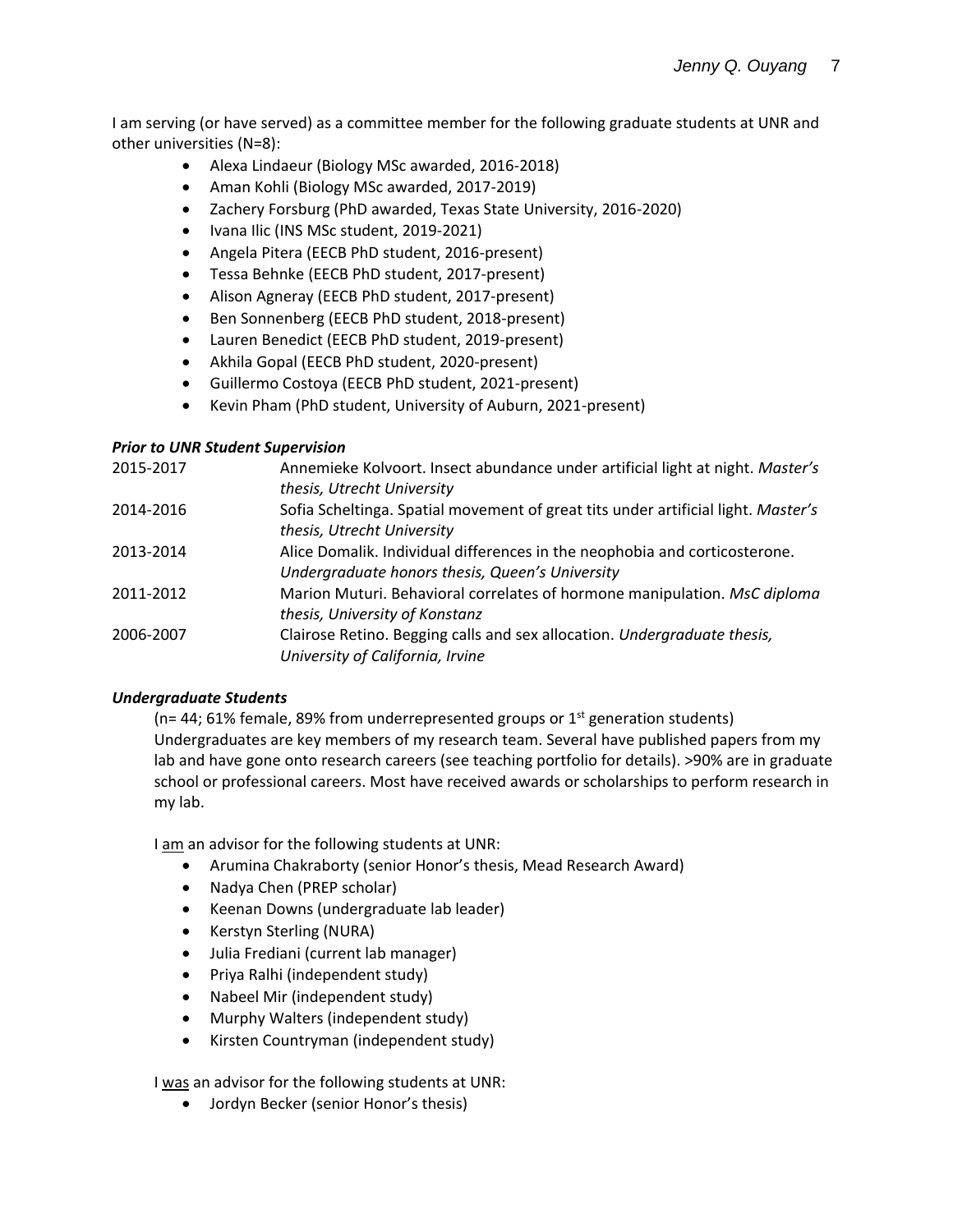- Kelsey Kjer (senior Honor's thesis, Moose Award)
- Jewel Lapira (senior Honor's thesis, NURA)
- Mekail Negash (McNair Fellowship, NURA)
- Jacquelynn Tran (senior Honor's thesis, NEXUS fellow)
- Sarah Swanbeck (senior Honor's thesis)
- Rohit Billikanti (independent study)
- Kelsie Ballas (independent study)
- XueYing Zheng (independent study)
- Veronica del Mar (independent study)
- Taylor Rose (independent study)
- JiaYi Cen (independent study)
- Ryan Fung (independent study, research assistant)
- Edgar Lopez (independent study, Westfall Scholar)
- Paul Macaballug (senior Honor's thesis, TriBeta Research Fellowship, NURA, submitted a paper for his research)
- Morgan Ferguson (senior Honor's thesis)
- Kristiana Hodach (independent study, submitted a paper for her research)
- Hao Chen (independent study, submitted a paper for his research)
- Shelly Tang (independent study, submitted a paper for her research)
- Steve Burgos (independent study)
- David Vijay (independent study)
- Kelsey Denning (independent study)
- Dante Staten (independent study)
- Parker Grossman (independent study)
- Daniel Marquez (independent study)
- Evan Standifer (independent study)
- Heather McNair (independent study)
- Alexandra Cushman (independent study)
- Brooke O'Neill (independent study)
- Kyra Moore (independent study)
- Nathan Goncalves (independent study)
- Crystal Munguia (independent study, NURA, published a paper for her research)
- Jeanette Liou (independent study, Westfall scholar)
- Nicole Haddad (senior Honor's thesis, HURA, published a paper for her research)

# **Senior theses completed**

- Nicole Haddad (Honors thesis) "Measuring noise-induced stress in rural and urban Songbirds" May 2017
	- o Published in *Biology Letters*
	- o Awarded HURA
- Morgan Ferguson (Honors thesis) "The effects of exogenous ACTH on aggression in Mountain Chickadees" May 2018
- Paul Macaballug (Honors thesis) " Imaging stress: developing a non-invasive method to quantify the stress response " May 2019
	- o Published in *Stress*
	- o Awarded TriBeta and NURA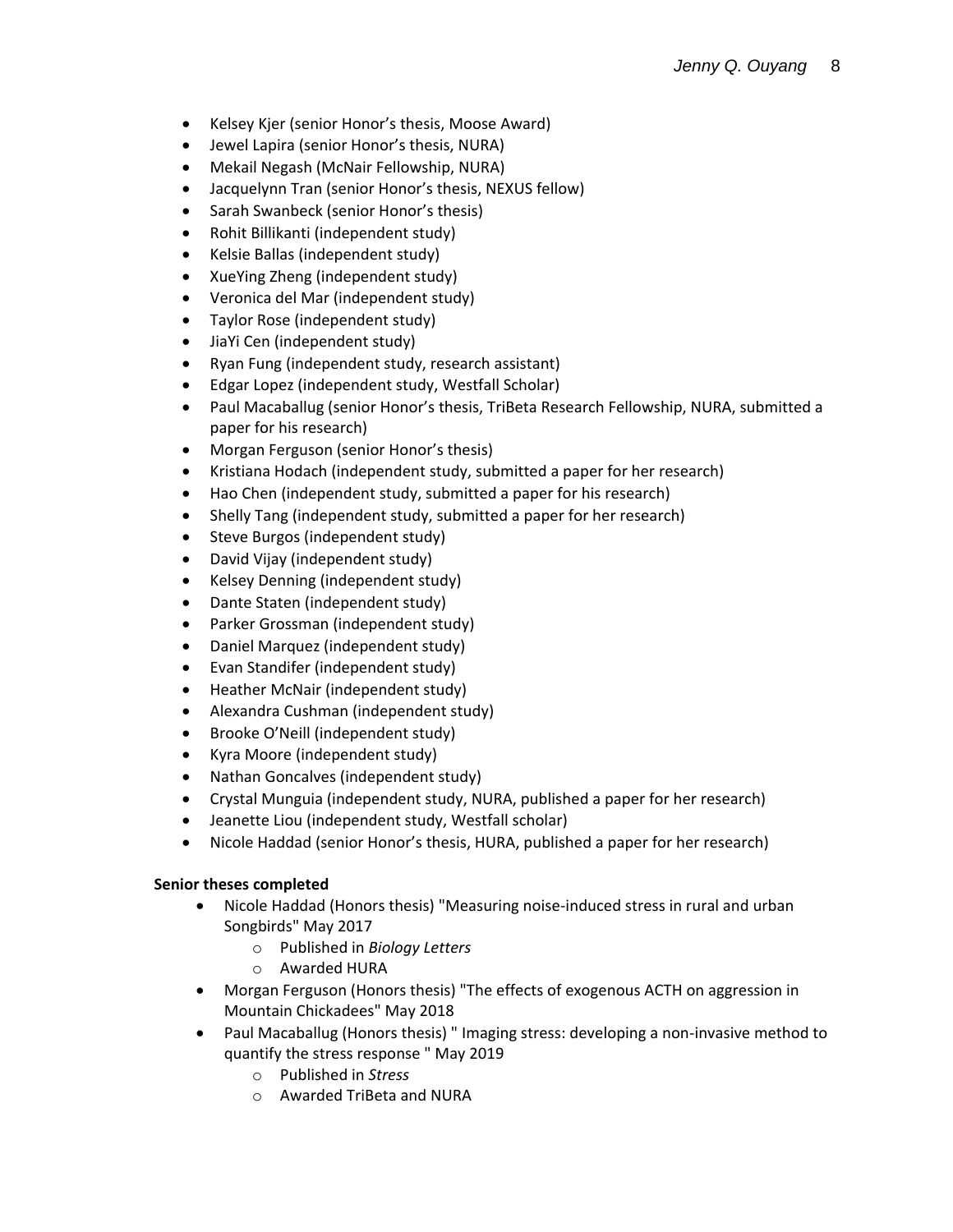- Jacquelynn Tran (Honors thesis) " Food availability influencing songbird fitness in urbanized landscapes " May 2020
	- o Awarded UROP
	- o Awarded Henry Albert Service Award
- Jordyn Becker (Honors thesis) "Differences in parental coordination in urban and rural environments" May 2020
- Mekail Negash (McNair thesis) "Testing endocrine flexibility under different environmental stressors" May 2020
	- o Awarded NURA
- Kelsey Kjer (Honors thesis) "Songbird behavior under artificial light at night" May 2020 o Awarded Moose Award
- Jewel Lapira (Honors thesis) "Effects of acute stress on associative learning and memory in the house sparrow" May 2020
	- o Awarded NURA
- Sarah Swanbeck (Honors thesis) "Measuring yolk testosterone in urban and rural house wrens" May 2020

# **Senior theses in progress**

- Arumina Chakraborty (Honors thesis) "Early-gene expression in response to light pollution." Expected May 2022
	- o Awarded Mead Undergraduate Research Award
	- o Awarded UROP NSF EPSCoR undergraduate research award
- Julia Frediani (Honors thesis) "Resources and parental differences due to urbanization" Expected May 2022
- Nabeel Mir (Honors thesis) "Testosterone and maternal effects in urban house wrens." Expected May 2022

# *Postdoc supervision:*

| 2019-2021 | Dr. Davide Baldan, currently Marie Curie fellow                                                                                                                                                  |
|-----------|--------------------------------------------------------------------------------------------------------------------------------------------------------------------------------------------------|
|           | Dr. Baldan is now a Marie Curie seal of excellence fellow at the University of                                                                                                                   |
|           | Padova, Italy. In the time he has been at UNR, he helped supervise one graduate                                                                                                                  |
|           | student and two undergraduate theses. We have published four papers<br>together.                                                                                                                 |
| 2016-2018 | Dr. Scott Davies, currently Assistant Professor at Quinnipiac University                                                                                                                         |
|           | Dr. Davies was a key member of the lab when I first joined UNR, helping to set<br>up the neuroendocrine labs. We have published four papers together and are<br>still collaborating on one more. |
|           |                                                                                                                                                                                                  |

I emphasize grantsmanship and scholarship in my lab. My students have been active in seeking funds for their own research, netting 13 awards from intramural and extramural sources that total more than \$150,000. All my current and previous graduate students have published manuscripts from their work.

| Summary         |          |                     |           |
|-----------------|----------|---------------------|-----------|
| <b>Students</b> | Grants   | Scholar/fellowships | total     |
| Undergraduates  | \$16,500 | \$8,000             | \$24,500  |
| Graduates       | \$18,084 | \$117,706           | \$135,790 |
| <b>Postdocs</b> |          | \$140,616           | \$140,616 |
|                 |          |                     | \$300,906 |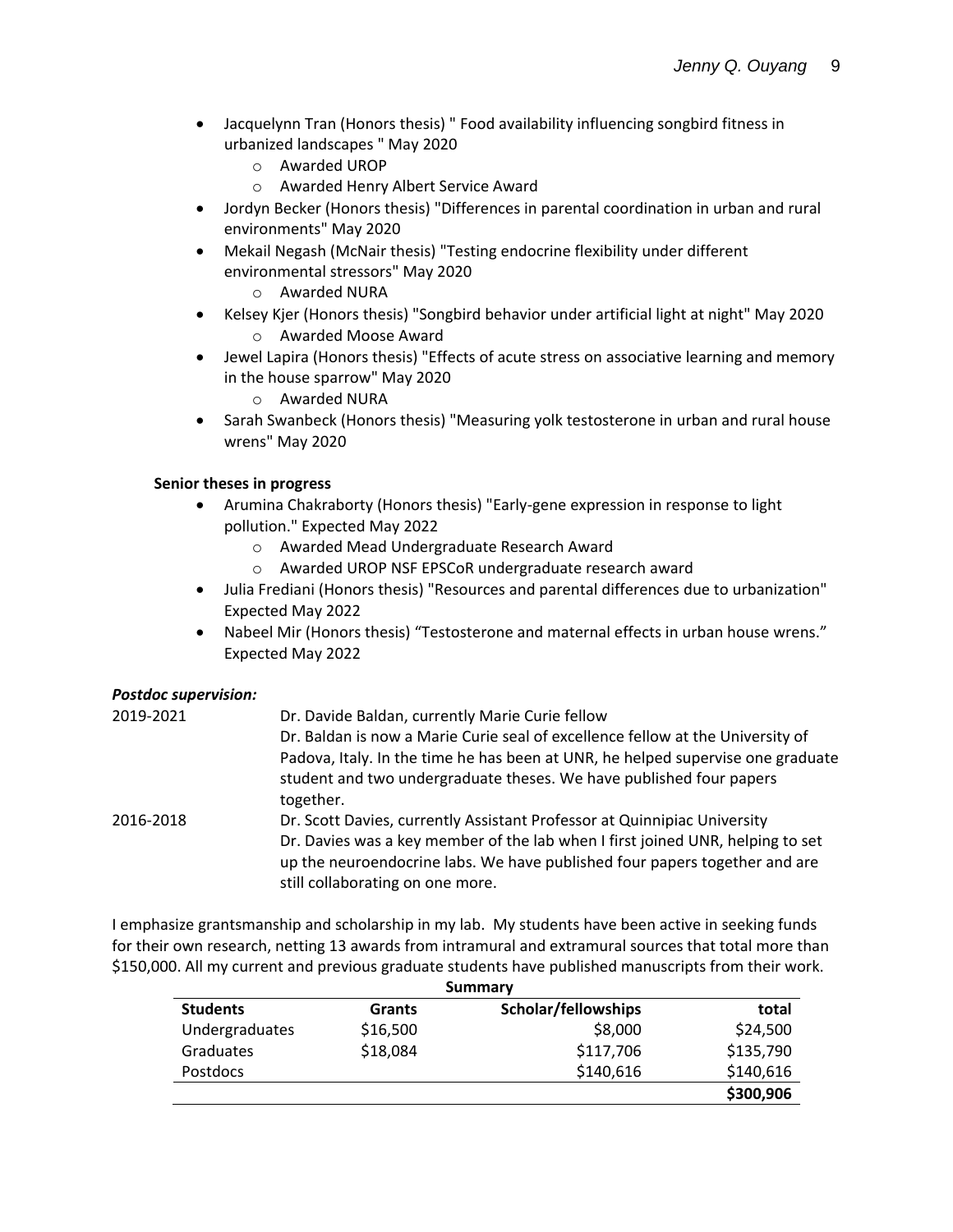#### **PRESENTATIONS**

#### *Invited Seminars:*

- 2021 Pennsylvania State University, University Park, PA
- 2021 Louisiana State University, Baton Rouge, LA
- 2020 University of California, Davis, CA (talks to two departments)
- 2019 University of California, Berkeley, Berkeley, CA
- 2018 University of Indiana, Bloomington, IN
- 2018 Utah State, Logan, UT (declined due to maternity leave)
- 2018 Texas State University, San Marcos, TX (declined due to maternity leave)
- 2018 Binghamton University, NY (declined due to maternity leave)
- 2015 University of Nevada, Reno, NV
- 2015 Hamilton College, Clinton, NY
- 2014 Konrad Lorenz Institute of Ethology, Vienna, Austria
- 2014 Max Planck Institute of Ornithology, Seewiesen, Germany
- 2014 Australia National University, Canberra, Australia
- 2014 University of Debrecen, Hungary
- 2013 Cornell University, Ithaca, NY, USA
- 2013 Bucknell University, Lewisburg, PA, USA
- 2012 Utrecht University, Utrecht, the Netherlands
- 2012 International Symposium on Avian Endocrinology, Gifu, Japan
- 2011 Netherlands Institute of Ecology, Wageningen, the Netherlands

### *Selected Meeting Presentations:*

| 2018 | Ouyang, J.Q. An integrative framework for urban ecology. Symposium organizer. Society<br>of Integrative and Comparative Biology, San Francisco, CA                                                                                                                                                                                                                                                                                                                                                                                                                                                                                                                                                                        |
|------|---------------------------------------------------------------------------------------------------------------------------------------------------------------------------------------------------------------------------------------------------------------------------------------------------------------------------------------------------------------------------------------------------------------------------------------------------------------------------------------------------------------------------------------------------------------------------------------------------------------------------------------------------------------------------------------------------------------------------|
| 2017 | Ouyang, J.Q., Restless roosts: light pollution and effects. Society of Integrative and<br>Comparative Biology, New Orleans, LA, USA                                                                                                                                                                                                                                                                                                                                                                                                                                                                                                                                                                                       |
| 2016 | Ouyang, J.Q., Light pollution affects behavior and physiology. International Society of<br>Behavioral Ecology. Exeter, UK.                                                                                                                                                                                                                                                                                                                                                                                                                                                                                                                                                                                                |
|      | Ouyang, J.Q., Endocrine variation as a mediator of life-history evolution: the<br>relationship between hormones and fitness in a fluctuating environment. Invited<br>Symposium Speaker. Society of Integrative and Comparative Biology, Portland, OR, USA.                                                                                                                                                                                                                                                                                                                                                                                                                                                                |
| 2015 | Ouyang, J.Q., Hormonal regulation of divorce. Society of Integrative and Comparative<br>Biology, Palm Beach, FL, USA                                                                                                                                                                                                                                                                                                                                                                                                                                                                                                                                                                                                      |
| 2014 | Ouyang, J.Q., For better or for worse: hormone similarity and pair bond dynamics.<br>Netherlands Society of Behavioural Biology. Soesterberg, the Netherlands.<br><b>Ouyang, J.Q.,</b> de Jong, M., Visser, M.E., & Spoelstra, K. Movement and activity of free<br>living Great Tits, Parus major, under different spectra of artificial light. International<br>Conference on Artificial Light at Night, Leicester, UK.<br>Ouyang, J.Q., Lendvai, A.Z., Dakin, R., Domalik, A.D., Fasanello, V.J., Vassallo, B.G.,<br>Haussmann, M.F., Moore, I.T., & Bonier, F. Weathering the storm: parental effort and<br>stress hormones predict brood survival. Society of Integrative and Comparative Biology,<br>Austin, TX, USA |
| 2013 | Ouyang, J.Q., Individual differences in behavior, physiology, and fitness. International<br>Conference on Individual Differences. Groningen, the Netherlands.<br>Ouyang, J.Q., Hau, M. Stressed males abandon reproduction. Society of Integrative and<br>Comparative Biology. San Francisco, USA                                                                                                                                                                                                                                                                                                                                                                                                                         |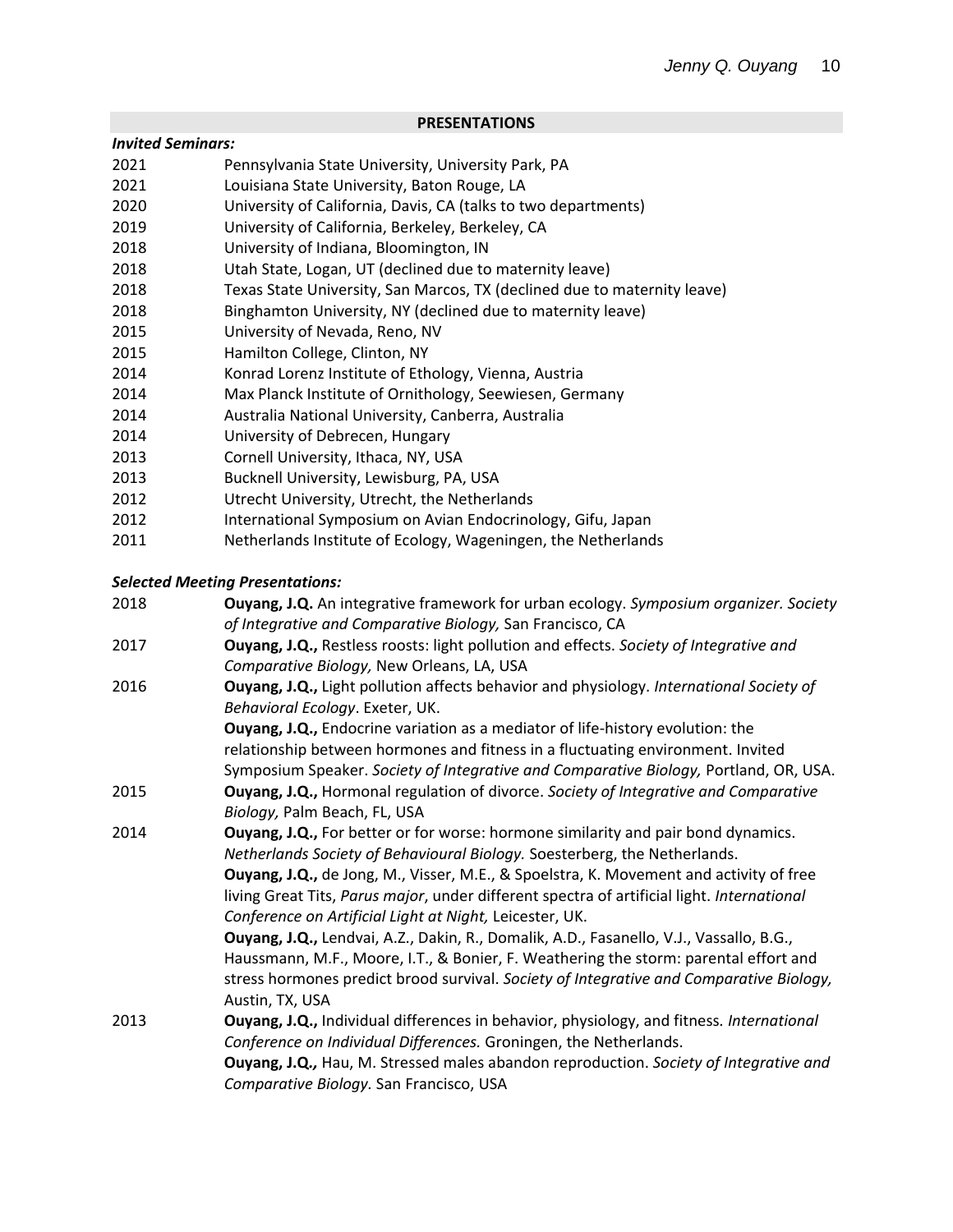| 2012                         | <b>Ouyang, J.Q., Sharp, P., Quetting, M., Hau, M. Hormones as mediators of life-history</b><br>trade-offs. International Symposium on Avian Endocrinology. Gifu, Japan                                                  |
|------------------------------|-------------------------------------------------------------------------------------------------------------------------------------------------------------------------------------------------------------------------|
| 2011                         | Ouyang, J.Q., Muturi, M., Quetting, M., Hau, M. 2011. Effects of corticosterone on<br>reproductive decisions and parental behavior. Society of Experimental Biology. Glasgow,<br>UK.                                    |
|                              | <b>Ouyang, J. Q., Sharp, P. J., Dawson, A., Quetting, M., Hau, M., Hormone levels predict</b><br>individual differences in reproductive success. Society of Integrative and Comparative<br>Biology. Salt Lake City, USA |
| 2007                         | <b>Ouyang, J.Q., Burley, N.T., Sex recognition of young by adult zebra fiches. Animal</b><br>Behavior Society. Burlington, USA                                                                                          |
| 2005                         | Ouyang, J.Q., Hunt, G.L. Diets of adult and chick western gulls on Santa Barbara Island.<br>Southern California Research Conference. Riverside, USA                                                                     |
|                              | <b>AWARDS</b>                                                                                                                                                                                                           |
| 2013<br>$\sim$ $\sim$ $\sim$ | Broadening Participation Grant, Society of Integrative and Comparative Biology (\$500)<br>Martin algusta et alius guilla et la dus distancia (da goo).                                                                  |

- 2011 National Science Foundation Graduate Fellowship travel grant (\$1,000) 2011 Society for Experimental Biology Travel Grant (\$244)
- 2011 Society of Integrative and Comparative Biology Travel Award (\$500)
- 2008 International Society for Behavioral Ecology Travel Award (\$500)
- 2007 Joseph H. Stephens Grant for Excellence in Research (\$700)
- 2006 University of California summer research grant for undergraduates (\$1,500)
- 2005 Universities of California Leadership Excellence through Advanced Degrees (\$5,000)
- 2003-2007 Robert C. Byrd Scholarship (\$2,000)

# **SERVICE**

# *Education and mentorship:* 2016-present Nest-Watchers (designed nest box and feeders for Mt. Rose Elementary for students to observe and record bird abundance; monthly talks to grades 4-6), founder and coordinator 2011-present Video Tutor (development of biology teaching videos for high school biology and providing these videos to schools with no access to biology text books), Biology Team 2008-2016 Content editor and web design: Animal Behavior Society, Education Committee Content contributor and editor: Animal Behavior Society social media pages 2008-2012 Graduate Student Mentorship Program, founder and board member, Princeton University 2009-2011 Community House graduate adviser, Princeton University 2007-2009 Graduate Student Representative for Ecology and Evolutionary Biology, Princeton University *Committees* 2017-present Graduate awards committee, Ecology Evolution Conservation Biology, University of Nevada, Reno Spring 2019 LeMay Teaching Award committee for the College of Science Fall 2018 Search committee, Faculty position in ecology, University of Nevada, Reno Fall 2017 Search committee, Faculty position in physiology, University of Nevada, Reno Spring 2016 Faculty retreat organizer, University of Nevada, Reno 2016-present Undergraduate and graduate research grants and symposium judge, 3-minute thesis judge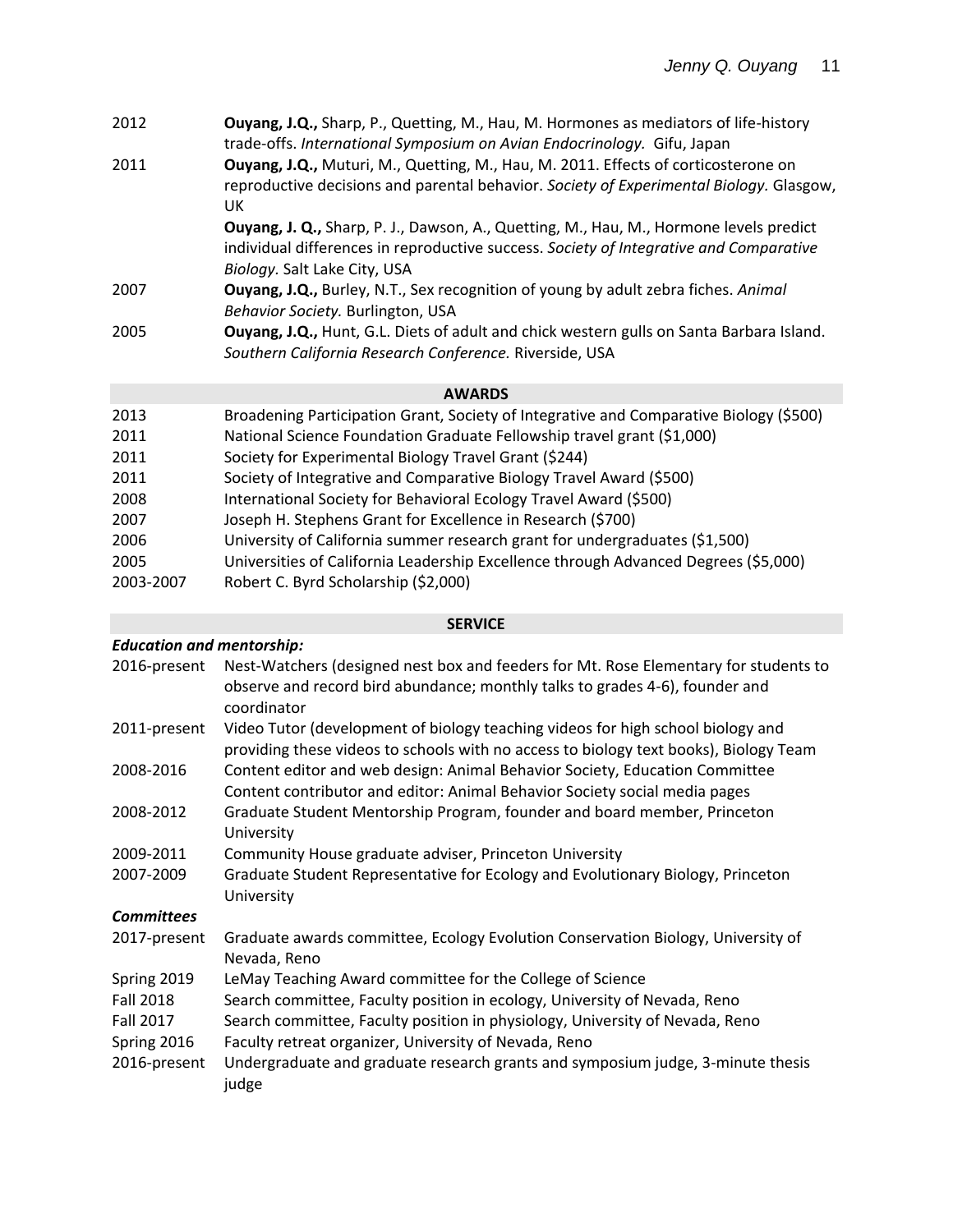### *Review activities:*

Journals: *Animal Biology, Behavioral Ecology, Behavioral Ecology and Sociobiology, Behavioral Processes, Biology Letters, BMC Ecology, Comparative Biochemical Physiology, Conservation Physiology, Current Zoology, Current Opinions in Insect Science, Emu, Environmental Pollution, Evolution, Frontiers in Ecology and Evolution, Functional Ecology, General and Comparative Endocrinology, Global Change Biology, Hormones and Behavior, Integrative and Comparative Biology, Journal of Animal Ecology, Journal of Avian Biology, Journal of Applied Ecology, Journal of Experimental Biology, Journal of Experimental Zoology, Journal of Evolutionary Biology, Molecular Ecology, Nature Scientific Reports, Oecologia, Philosophical Transactions of the Royal Society B, Physiological and Biochemical Zoology, Proceedings of the Royal Society B, Rangeland Ecology & Management, Wilson Journal of Ornithology*

Grant agencies: Austrian Science Fund (FWF), National Science Centre, Poland; National Science Foundation, USA; Research Grants Council of Hong Kong, US-ISRAEL BARD

### *Editorial Boards:*

2018- present: *Ecology and Evolution (associate editor)* 2016- present: *Frontiers in Ecology and Evolution (Social Evolution, Urban Ecology)*

### **PROFESSIONAL MEMBERSHIPS**

Society of Integrative and Comparative Biology (2010-present) Animal Behavior Society (2006-present) Society of Experimental Biology (2011-2012) Sigma Xi (2008-2011)

#### **LANGUAGE SKILLS**

English: native fluency example and the German: conversational fluency Mandarin Chinese: native fluency **Dutch: Conversational fluency** Dutch: conversational fluency French: business fluency **Italian: elementary fluency** 

#### **COLLABORATORS**

| Epigenetics and glucocorticoid responses (NSF OIA-1738594)                                            |
|-------------------------------------------------------------------------------------------------------|
| Bridgett von Holdt (Princeton University)                                                             |
| Kees van Oers (Netherlands Institute of Ecology)                                                      |
| Koen Verhoeven (Netherlands Institute of Ecology)                                                     |
| The role of glucocorticoids in mediating life history tradeoffs (NSF IOS-1145625)                     |
| Frances Bonier (Queen's University, Canada)                                                           |
| Mark Haussmann (Bucknell University, USA)                                                             |
| Ádám Lendvai (Virginia Tech, USA)                                                                     |
| Ignacio Moore (Virginia Tech, USA)                                                                    |
| Individual variation in hormones, behavior, and fitness (NSF DBI-1306025)                             |
| Michaela Hau (Max Planck Institute of Ornithology, Germany)                                           |
| Peter Sharp (University of Edinburgh, UK)                                                             |
| Insulin regulation and life-history evolution (OTKA funded)                                           |
| Zoltán Barta (University of Debrecen, Hungary)                                                        |
| Tökölyi Jácint (University of Debrecen, Hungary)                                                      |
| Ádám Lendvai (University of Debrecen, Hungary)                                                        |
| The effect of artificial light on stress physiology, neurobiology, and circadian rhythms (NIH funded) |